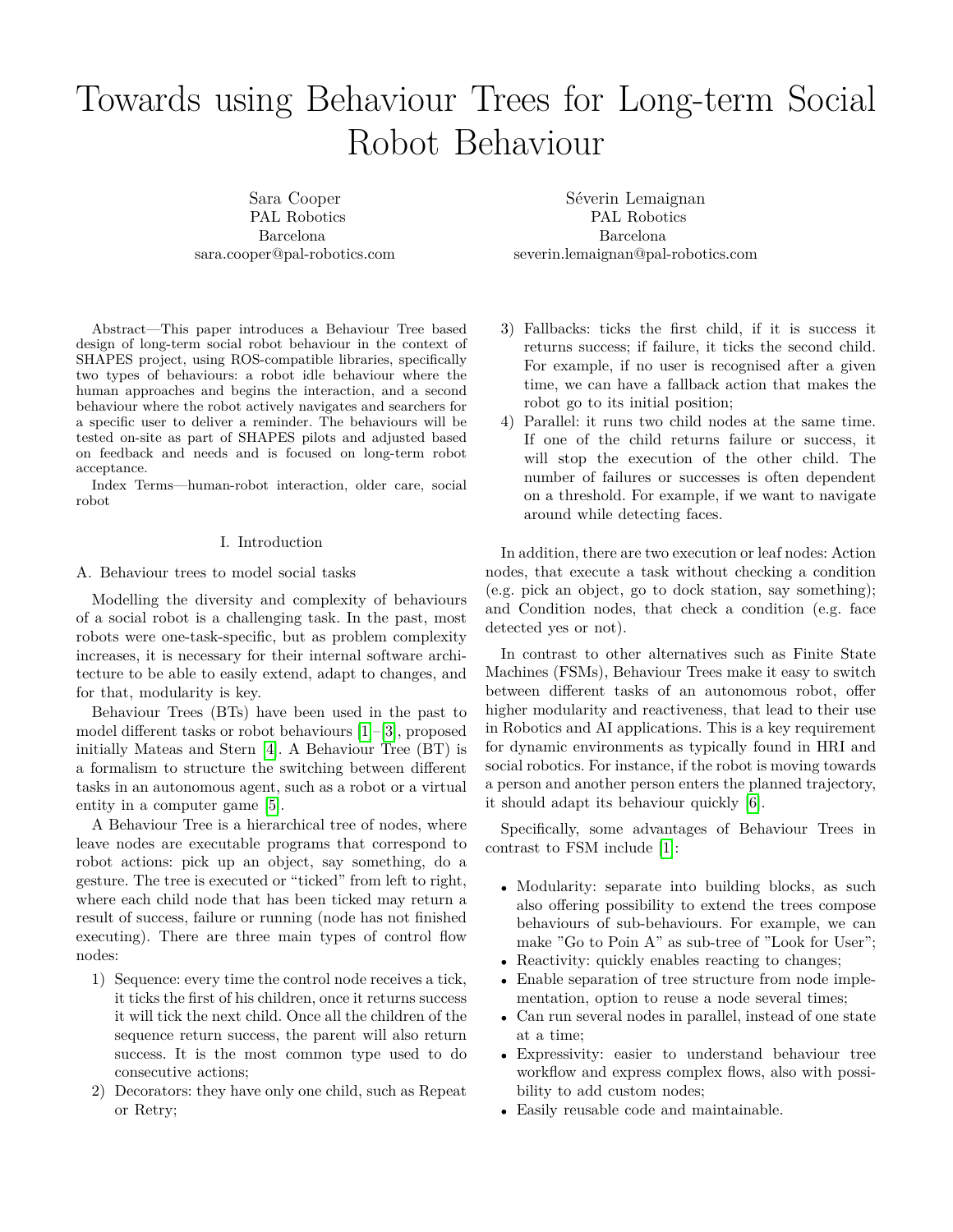# B. The SHAPES project

 $H2020$  SHAPES project<sup>[1](#page-1-0)</sup> is a European project that aims to create the first European open ecosystem that enables the large-scale deployment of a broad range of digital solutions to support and extend healthy and independent living among older individuals. Specifically, PAL Robotics ARI robot [\[7\]](#page-4-5) is being used for one of the pilot deployment [\[8\]](#page-4-6), that aims to use the robot at clinics in Mallorca (Spain), with older adults between 70-90 at their sheltered apartments. The robot is expected to autonomously deliver reminders, play games, monitor temperature, or fill the daily menu. The robot additionally integrates a set of technologies shared accross the whole SHAPES ecosystem, like face recognition, detection, authentication mechanisms, chatbot and emotion recognition. Figure [1](#page-1-1) shows some example screens.



<span id="page-1-1"></span>Fig. 1. SHAPES apps menu, reminders' screen, and authentification screen

Modelling a suitable human-robot interaction behaviour is a key requirement to achieve robot acceptance in this scenario. As the pilots will run across different phases, and will be re-adjusted based on feedback, the architecture should be easily extensible, building on reusable modules. At this stage only Behavior Trees will be used as no further need has been identified to use FSM, however, as pilots progress, they may be also used.

#### II. Related Work

Behaviour Trees have been used in different robotics sectors such as autonomous vehicles or industrial robotics [\[3\]](#page-4-1), [\[6\]](#page-4-4), [\[9\]](#page-4-7). In case of industrial robotics, a major reason has been the shift between single-task industrial applications, to collaborative robots that need to perform in unstructured environments.

For robot modelling additional architectures used include SMACH [2](#page-1-2) [\[10\]](#page-4-8), a ROS independent Python library that builds hierarchical state machines. However, for unstructured tasks such as social interactions, it falls short.

There is some related work done that applies Behaviour Trees to model robot behaviours [\[1\]](#page-4-0), including virtual agents [\[5\]](#page-4-3), but little when it comes to modelling social behaviour. Axelsson [\[3\]](#page-4-1) used BT for dialogue management

<span id="page-1-0"></span><sup>1</sup><https://shapes2020.eu/>

of interactive robots, tested in SciRoc challenge, where robots such as Pepper [\[11\]](#page-4-9) and TIAGo [\[12\]](#page-4-10) where used int he context of taking an elevator.

# III. Proposed Approach

ROS (Robotics Operating System) is used as a basis for implementing Behaviour Trees of SHAPES user-cases. The BehaviourTree.CPP<sup>[3](#page-1-3)</sup> library has been used, which enables easy integration with the ARI robot due to its full ROS support.

Implementation wise, the advantage of using Behaviour Trees observed is that any kind of ROS action, service or topic can be wrapped as a BT node and also saving and passing values accross the tree nodes. For instance:

- ShapesFaceIdentifConditional: checks the topic /facerecognised, of type Boolean, and outputs a String that is stored as username, name of the identified person, in the Blackboard of the tree; that can be used in another node;
- GoToWebAction: publishes the web URL indicated as input port to the node to a /web/goto topic;
- TTSAction: triggers the ROS action /tts with the text to be said by the robot

It also makes it easy to use different face recognizers, as as long as they are both publishing to the same ROS topic, the same BT node can be used.

The interactive behaviour of the robot is implemented as two independent Behaviour Trees, that consist of two XML files: idle behaviour, and deliver reminders.

These behaviour trees were designed with  $Groot<sup>4</sup>$  $Groot<sup>4</sup>$  $Groot<sup>4</sup>$ .

# A. Modelling Robot idle behaviour

In this behaviour, the ARI robot remains at the dock station, positioned at a side of the house, in a "sleeping" mode e.g. head down. For a first test, this has been modelled by lowering the head down, and keeping still.

Figure [2](#page-2-0) shows the complete behaviour tree sketched using Groot. As it can be observed, it will be constantly repeating the tree using a Repeat node, as the goal is to have long-term interaction where the robot starts from a "sleeping" position, interacts when a user comes, and goes back to "sleeping" position when done.

The Sequence starts by "tick"ing the first child on the left, which is a TTSAction Control Action node that triggers robot Text-To-Speech with movements. The type of robot motion to do is indicated in tags  $\leq$  mark name='doTrick trickName=sleep'/>.

Next, the conditional node InteractionStatusConditional waits to detect any human interaction. This is defined as one of the following:

- Face has been detected, OR
- Touch-screen has been pressed, OR
- Speech has been detected.

<span id="page-1-4"></span><span id="page-1-3"></span><sup>3</sup>[https://www.behaviourtree.dev/,](https://www.behaviourtree.dev/) developed by Davide Faconti. <sup>4</sup><https://github.com/BehaviourTree/Groot>

<span id="page-1-2"></span><sup>2</sup>http://wiki.ros.org/smach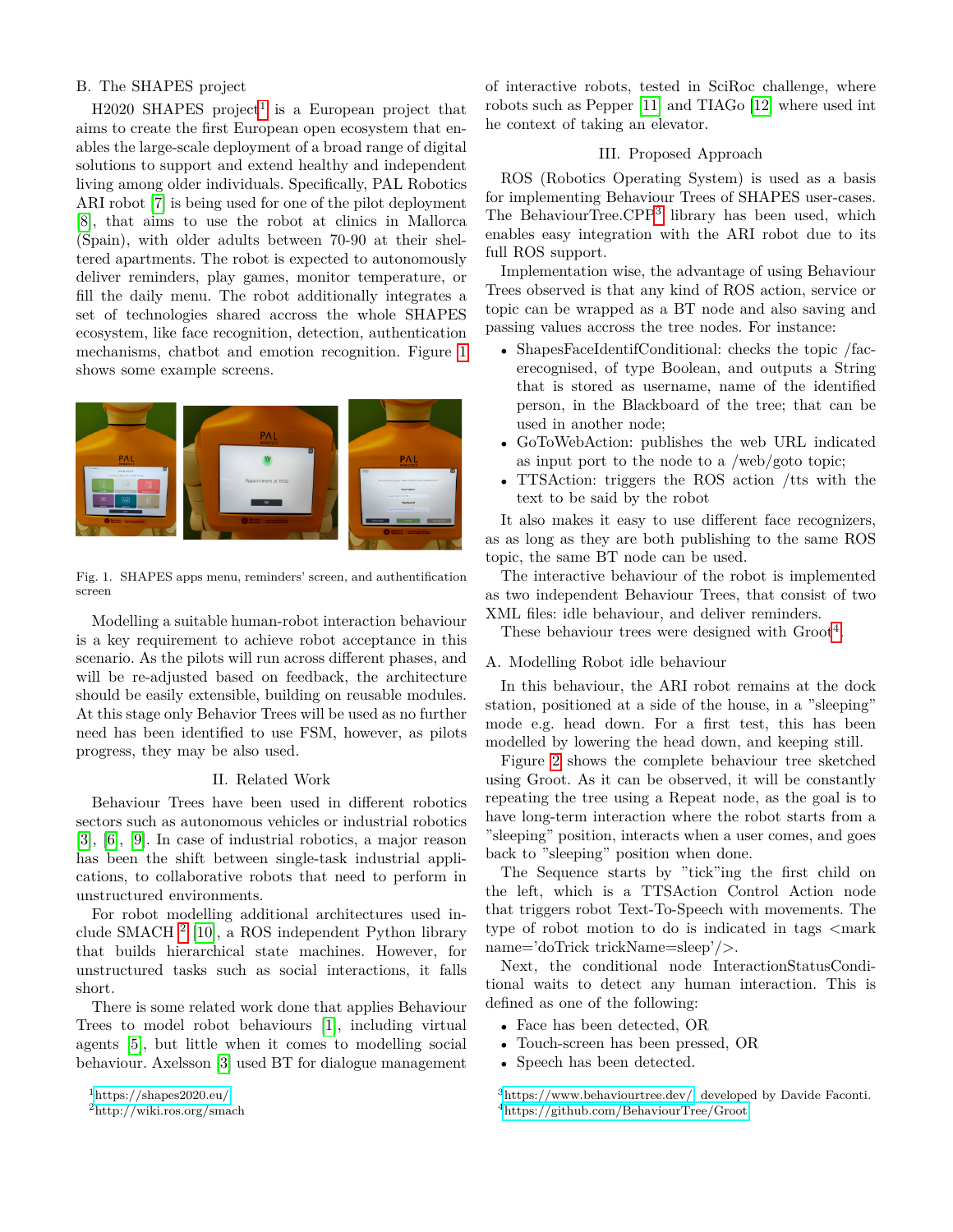

<span id="page-2-0"></span>Fig. 2. Complete behaviour tree for the robot's Idle behaviour

If any of above is detected, the node returns success, and will tick the next node that makes ARI raise the head and look around.

Once interaction has began, the tree enters a Parallel sequence. The advantage of Parallel control flows is that it is possible to run two tasks at the same. Specifically, the robot tries to detect a face (ShapesFaceConditional node), but if none is detected after a specific time (Delay decorator node), the right branch will return failure, together with the left branch (no face detected, resulting in another failure). As in the Parallel a failure threshold of 2 has been defined, the Sequence will return failure, and the tree would start again thanks to the RetryUntilSuccessfull, by putting the robot to sleep.

In contrast, if a face is detected, the left branch of the Parallel will return success, and thanks to the success threshold of 1, the tree will continue ticking the next node.

Once a face has been detected, the tree follows a similar pattern to try to recognise the face. The Parallel node in this case offers two options to return a success:

- Face is recognised, where ShapesFaceIdentifConditional returns success), so the robot displays the SHAPES Apps Menu to the user using the GoToWebAction Control Action node. The left branch is successful.
- No face is recognised after 5 seconds, in such case the robot displays the SHAPES login page so the user can authenticate using username and password login using the same GoToWebAction node.

Finally, it is important for the robot to know when an interaction is finished. For this the InteractionStatus-Conditional Decorator node is checked continuously until it returns failure, that is, no face, speech or touch-screen action is detected. The behaviour then ends by going back to sleep and starting from the beginning.

B. Modelling robot look for user behaviour

The second behaviour requires the robot to:

- Stay at the dock station
- Undock when it is time to deliver a reminder
- Navigate accross a series of points while detecting a face
- Stop if a face is detected
- Recognise the needed user
- Deliver the reminder using speech and touch screen
- Carry out additional interactions if needed
- Return back to dock station

Figure [3](#page-3-0) shows a top-view of an example map the robot can navigate around, indicating the location of the dock station. In purple indicated are the Points of Interests (POI) that the robot will navigate through, until a face is detected.

Unlike the previous case, here the behaviour is not executed repeatedly, only when a reminder is sent. To start the BT, the variables name and text are inputted to the Blackboard, indicating who the robot should look for, and what to show on the touch-screen.

Firstly, as seen in Figure [4](#page-3-1) there is an UndockAction Control Action node, that triggers the needed ROS Action to leave the dock station. Then, similar to the idle behaviour, there is a Parallel structure. - The left branch tries to detect a face, if any is detected, the robot will say "Hello" - The right branch will continue running until it returns failure. Specifically, it sends the robot to a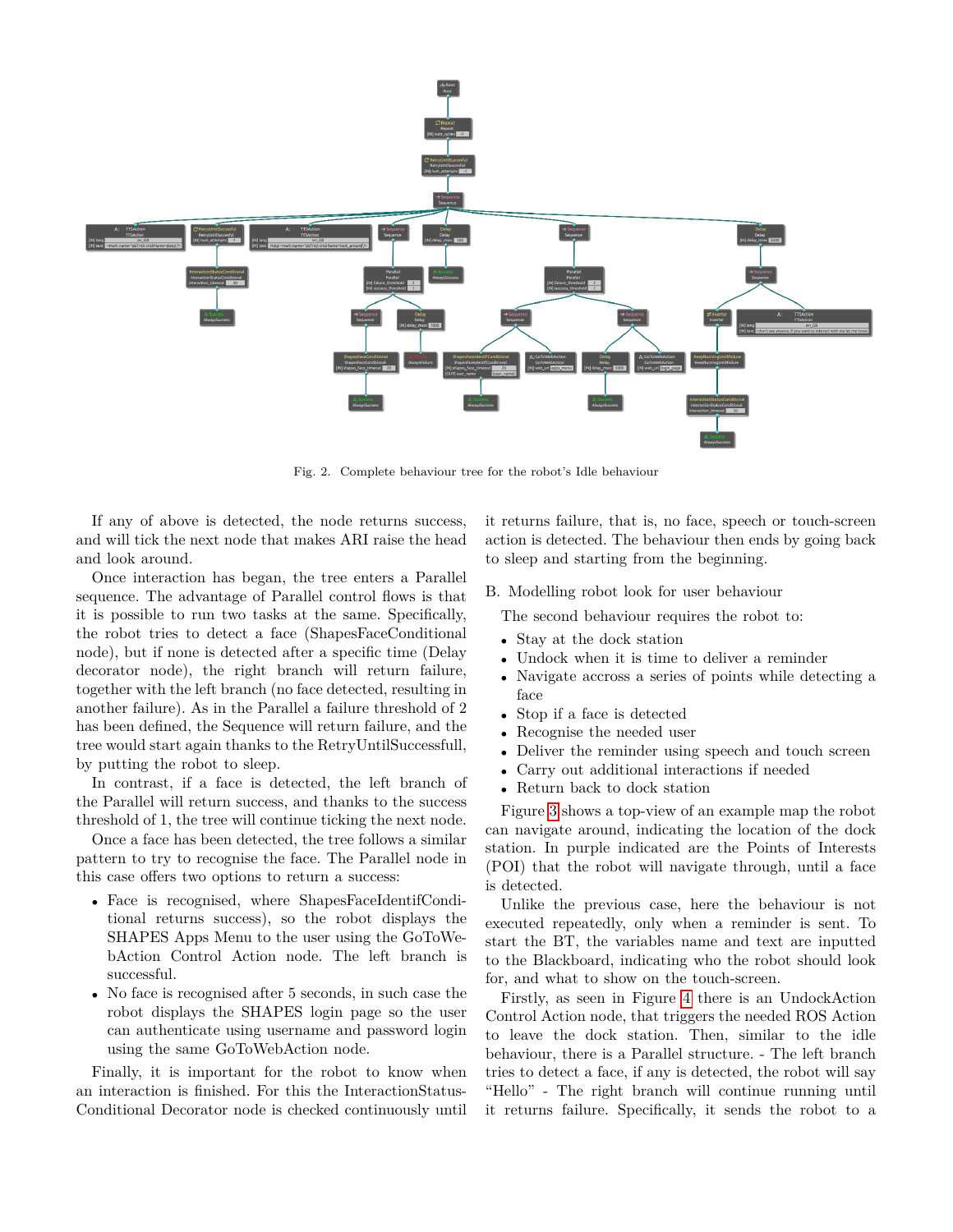

<span id="page-3-0"></span>Fig. 3. Example robot map with Points of Interests and Dock Station. As the robot navigates across, it stops once a user is detected and identified to deliver the reminder

list Points of Interests (POI), that are previously defined in the map of the robot: PointA, PointB and PointC (stored in the BT blackboard as ListPois variable). The SelectPoiAction pops the first POI, e.g. PointA to the POIgoal variable, and uses the GoToPOIAction to send the robot to the target poi. Every time the robot reaches the goal, it says "I am looking for name, I have a reminder". Once the robot goes through all points, the right branch will return failure.

Note that if no face has been detected after checking all the points of interest, the tree has a Fallback node, making the robot go back to the dock station. If a face is detected while the robot is moving, the robot will stop.



<span id="page-3-1"></span>Fig. 4. Look for user behaviour 1: undock and go through a series of Points of Interest until a face is detected. Check if face recognised matches user to be found and deliver reminder if needed

Next is the process of identifying the face, similar to the idle behaviour. The difference here as seen in Figure [5](#page-3-2) is that the robot checks if the username returned by the recogniser matches with the name it should look for (BlackBoardCheckString). If this is the case, it will display the reminder needed seen in Figure [1.](#page-1-1) If not, it will ask the user to authenticate using credentials.

Ending the interaction is similar as well, with the difference that when no interaction is detected, the robot is sent to its docking station using the DockAction, after alerting using speech.



<span id="page-3-2"></span>Fig. 5. Look for user behaviour 2: return to dock station when no interaction is detected

#### IV. Discussion

Especially in the context of human-robot interaction, reactivity is highly important, as robots are in unstructured environments where humans may enter and exit the scene at any time, and for human safety, robots need to be able to quickly stop, as is the case of looking for a user. To this end, BT has been regarded a useful tool for these pilots.

While Behaviour Trees offer higher modularity than Finite State Machines, it is observed that for situations with high variability or complexity, they could pose similar limitations. To this extend, it would be considered better to use BT exclusively for tasks that form a plan, but use a higher-level planning approach to combine them.

When it comes to behaviour modelling, empathetic robots are demonstrated to increase acceptability, by making idle motions when idle [\[13\]](#page-4-11) - such as moving arms and head slightly, and a higher degree of politeness and when the needs to interrupt a person [\[14\]](#page-4-12). For example, by the robot saying to this end,"Hello, sorry for disturbing, but are you Sara? I have a reminder for Sara". Both of these may be added to the Behaviour Tree as nodes.

### V. Future Work

During the SHAPES initial pilots in Can Granada residence  $5$  and Clínica Humana  $6$ , the preliminary behaviours will be tested, and will be adjusted based on their performance and user preference. Some improvements may include better defining when to end interaction or trigger a reminder. Additional extensions planned include adding a voice-based chatbot.

<span id="page-3-3"></span><sup>5</sup><https://www.cangranada.com/>

<span id="page-3-4"></span> $6$ <https://www.clinicahumana.es/>